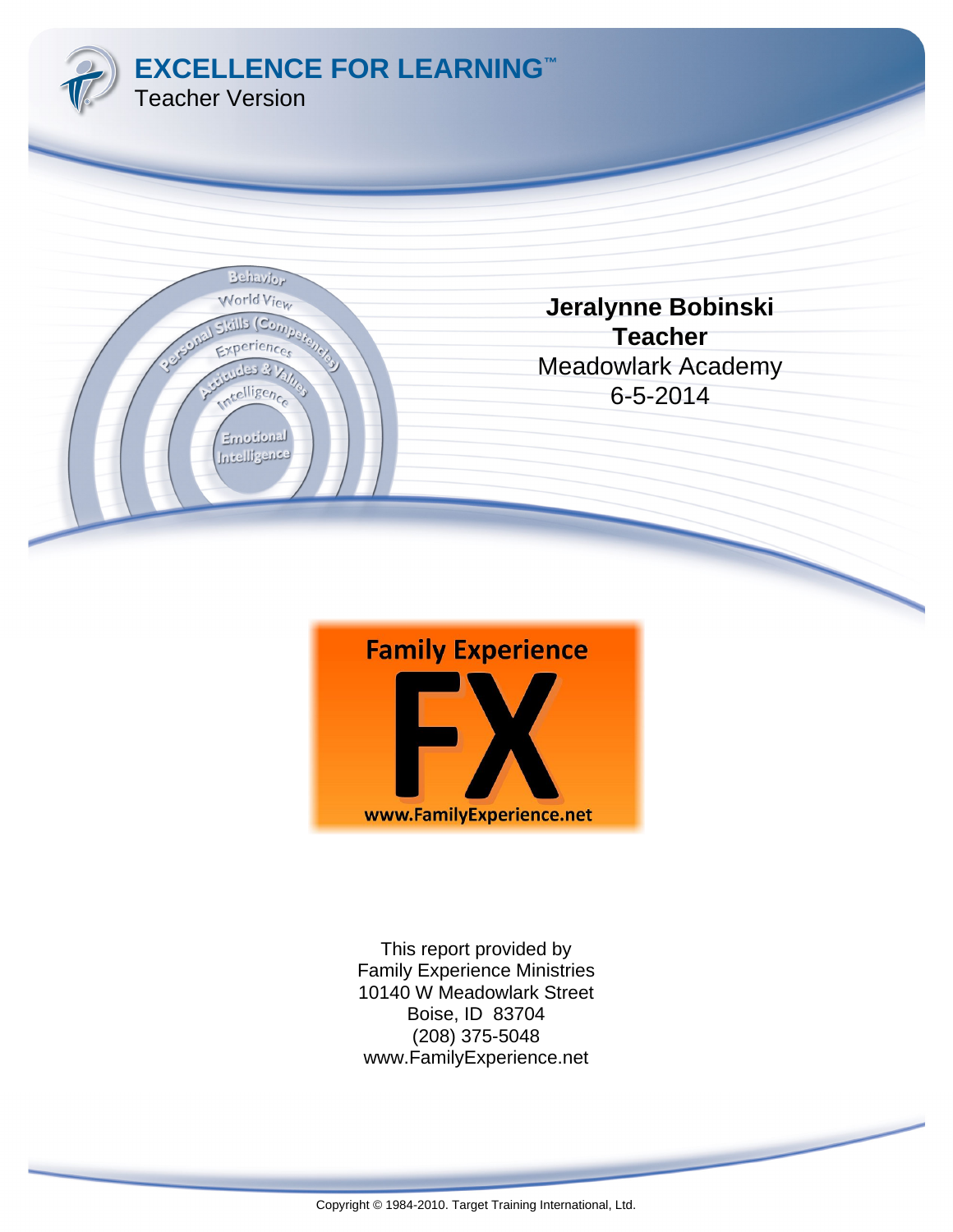

Behavioral research suggests that the most effective people are those who understand themselves, both their strengths and weaknesses, so they can develop strategies to meet the demands of their environment.

This report analyzes your behavioral style, that is, your manner of doing things. Is the report 100% true? Yes, no and maybe. We are only measuring behavior. We only report statements which are true for you and areas of behavior in which you show tendencies. Delete any statement from this report that you feel doesn't apply after checking with a friend or colleague to see if it is a blind spot in your behavior.

This report is not intended to be a complete evaluation of a person and is not conclusive by itself, but is indicative of a person's behavioral tendencies. The report provides information on a person, not as a basis for discrimination in any form. The report doesn't measure intelligence or job skills; it measures behavioral tendencies. TTI is not liable for the use or misuse of the report or any purported damages which may occur from its implementation. The expressed intent of the report is to help people understand themselves better and develop better interpersonal relationships.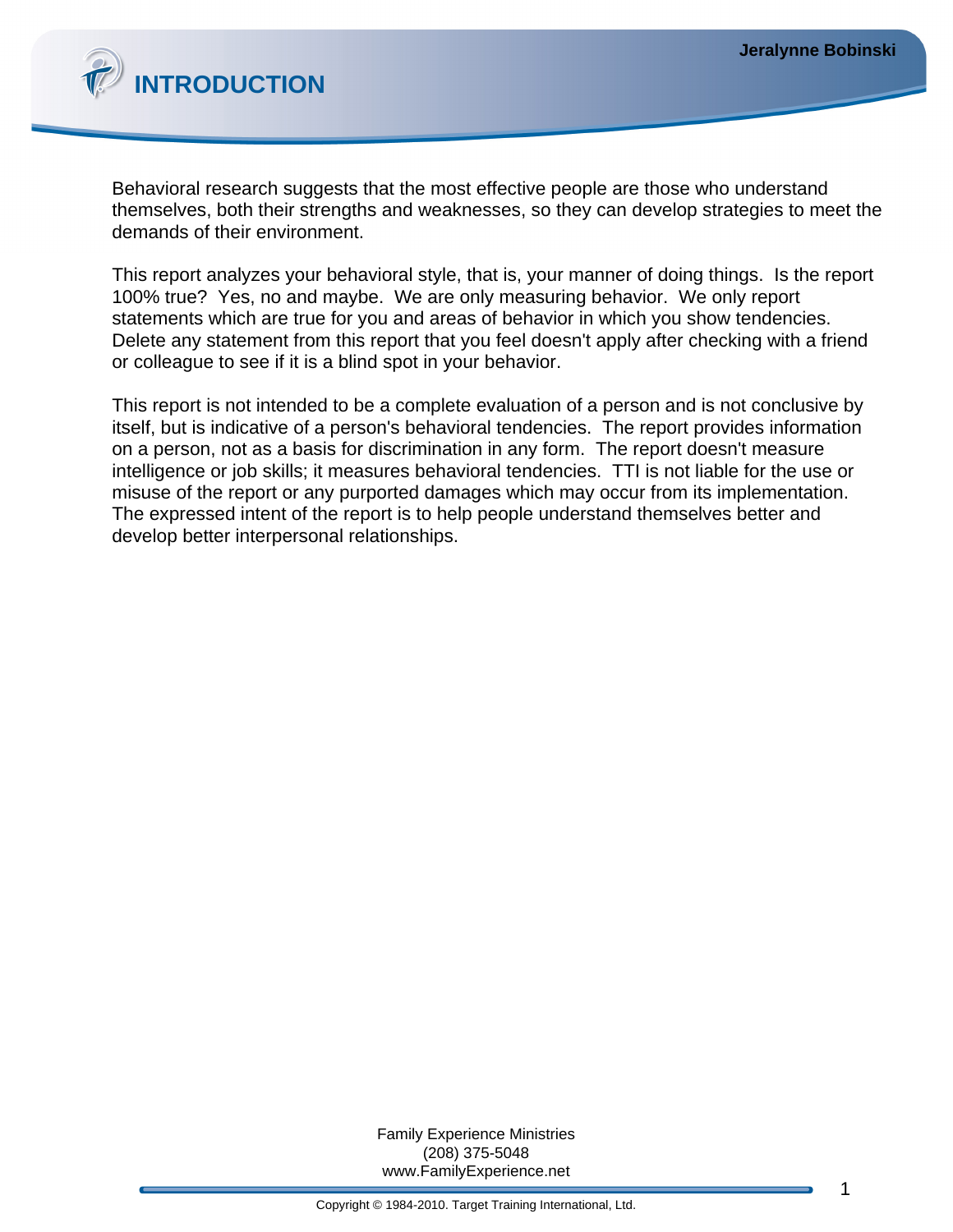

Based on Jeralynne's responses, the report has selected general statements to provide you with a broad understanding of her teaching style. These statements identify the basic natural behavior that she brings to the job. That is, if left on her own, these statements identify HOW SHE WOULD CHOOSE TO DO THE JOB. Use the general characteristics to gain a better understanding of Jeralynne's natural behavior.

Jeralynne is very family-oriented. She is often seen as practical and objective. When challenged, she becomes more objective. She likes harmony and cooperation. Most of the time she appears as cool, calm, and controlled. Jeralynne is good at concentrating in order to learn and listen. She can be very spontaneous and casual in familiar circumstances. She can be motivated through teamwork.

Jeralynne remains aloof from active participation in group conversation. She likes having others initiate the conversation. She holds verbal interaction to a minimum. She may guard some information unless asked specific questions. Jeralynne can be seen as patient and resigned. She does not enjoy confrontation. She is somewhat reserved with those she doesn't trust or know. Sometimes she will withdraw from a verbal battle.

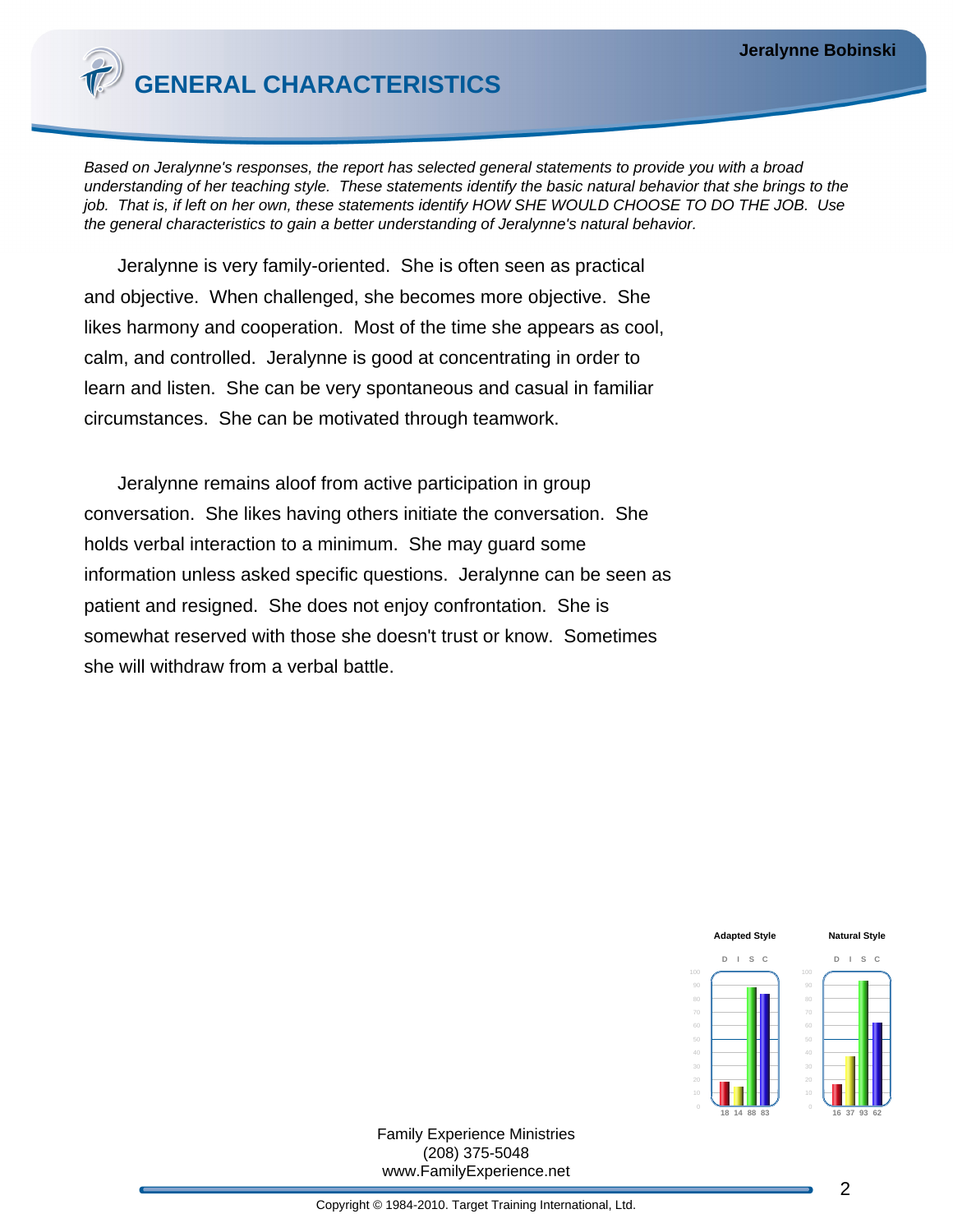

This section of the report identifies the specific talents and behavior Jeralynne brings to the job. By looking at these statements, one can identify her role in the organization. By identifying Jeralynne's talent, the organization can develop a system to capitalize on her particular value to the organization and make her an integral part of the team.

- **O** Dependable and loyal team worker.
- Consistent and steady.
- **•** Patient and empathetic.
- Concerned about quality.
- Will gather data for decision making.  $\bullet$
- Respect for authority and organizational structure.  $\bullet$
- People oriented.  $\bullet$
- Builds good relationships.

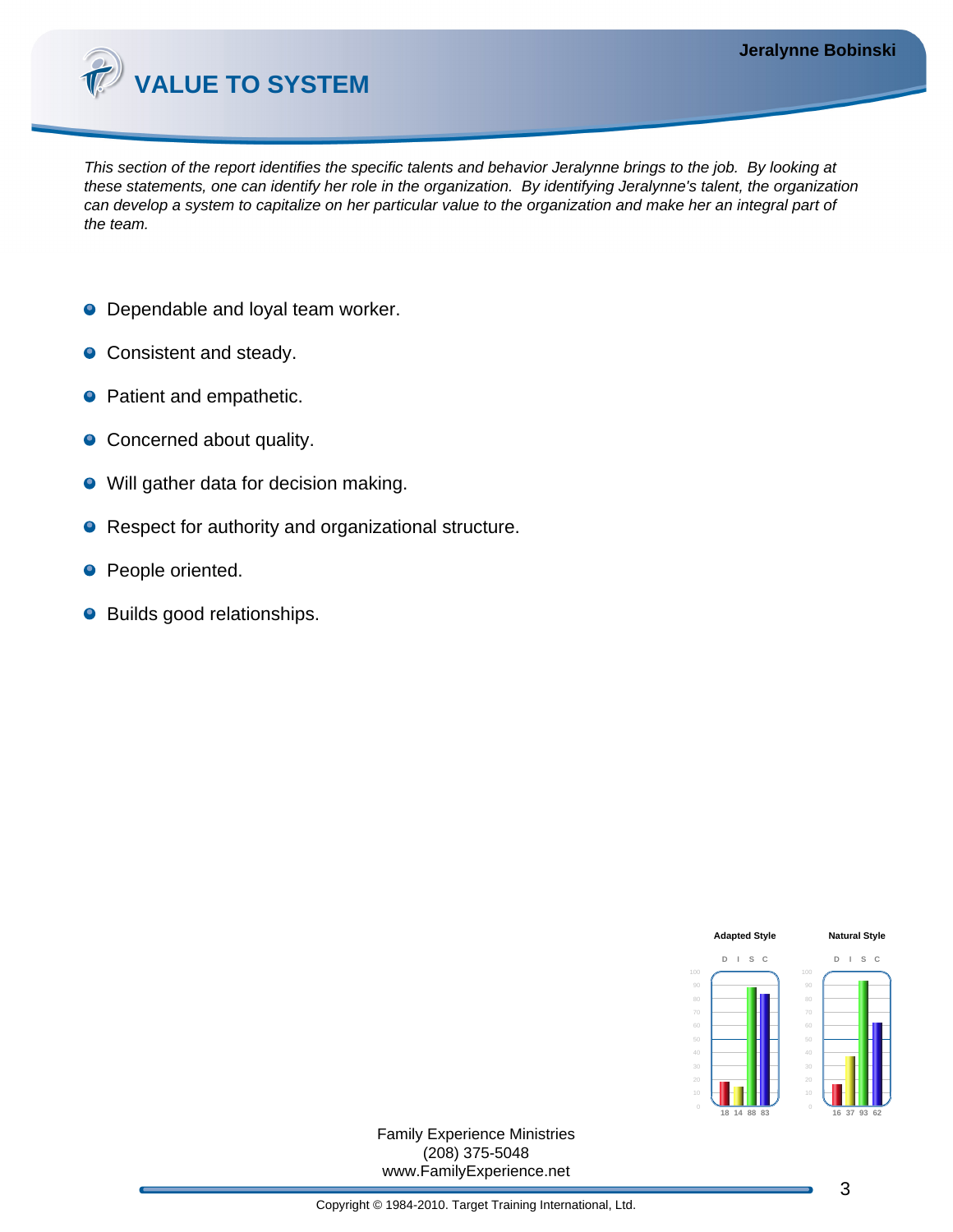**EFFECTIVE COMMUNICATION IDEAS**

Most people are aware of and sensitive to the ways with which they like to be communicated. Many people find this section to be extremely accurate and important. Read each statement and identify 3 or 4 statements that are most important. Make a list of these and practice using them in your everyday communication with Jeralynne.

Do:

- **Provide guarantees that her decision will minimize risks; give** assurance that provides her with benefits.
- **•** Limit your use of gestures.
- Support your communications with correct facts and data.
- Define clearly (preferably in writing) individual contributions.
- Be prepared.
- Watch carefully for possible areas of early disagreement or dissatisfaction.
- **Give her time to ask questions.**
- **Provide a friendly environment.**
- **•** Provide solid, tangible, practical evidence.
- Use scheduled time table when implementing new action.
- **•** Take time to be sure that she is in agreement and understands what you said.

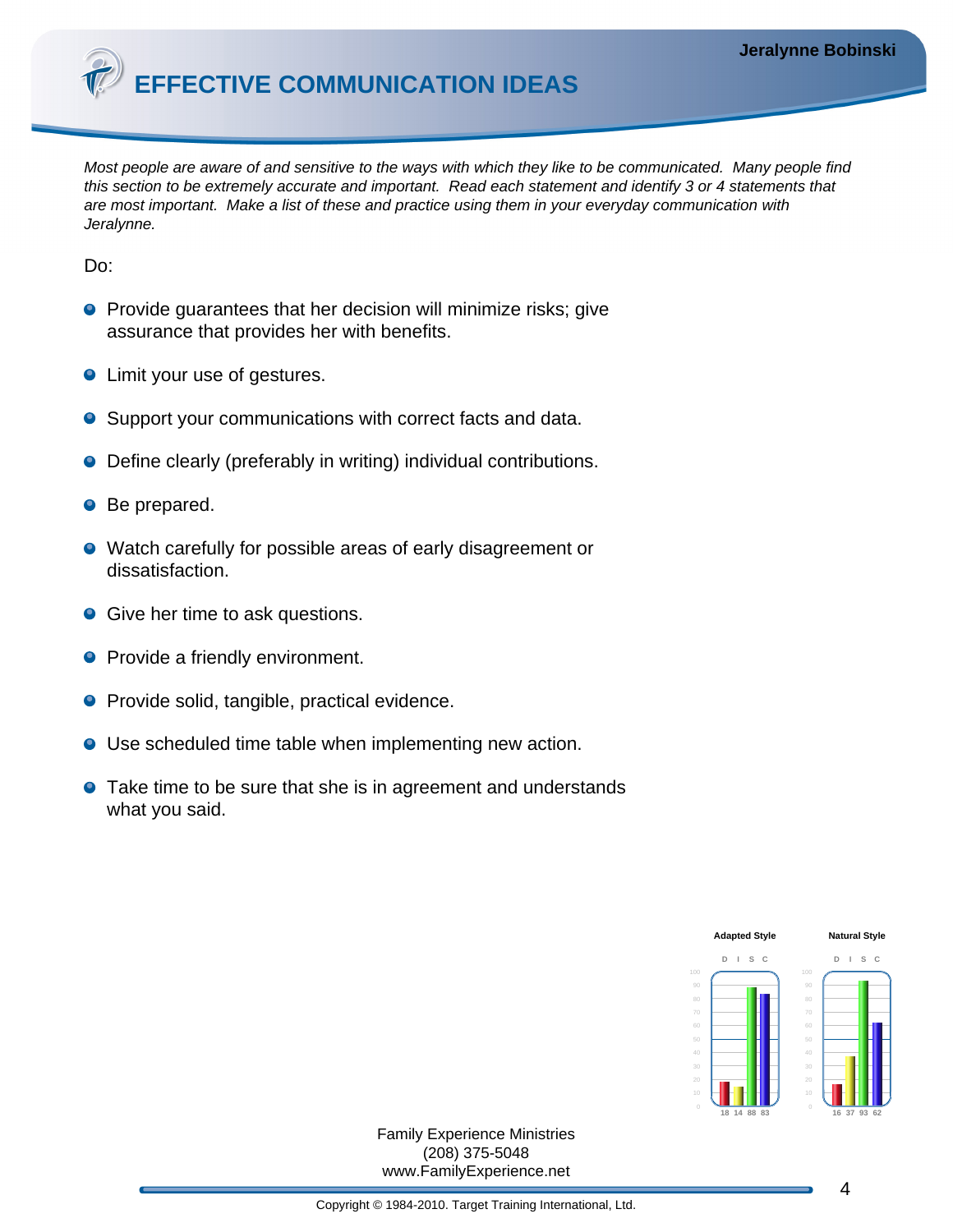

This section of the report is a list of things NOT to do while communicating with Jeralynne. Use it as follows: Read each statement and identify those methods of communication that result in frustration or reduced performance. By sharing this information, both parties can negotiate a communication system that is mutually agreeable.

Don't:

- Be vague; don't offer opinions and probabilities.
- Rush her in the decision-making process.
- **•** Patronize or demean her by using subtlety or incentive.
- Overuse gestures.
- Rush headlong into business or the agenda.
- Keep deciding for her, or she'll lose initiative; don't leave her without backup support.
- Debate about facts and figures.
- **Give your presentation in random order.**
- Make promises you cannot deliver.
- Manipulate or bully her into agreeing because she probably won't fight back.
- **•** Talk to her when you're extremely angry.
- **Stick coldly or harshly to the agenda; on the other hand, don't lose** sight of goals by being too personal.
- Don't be haphazard.

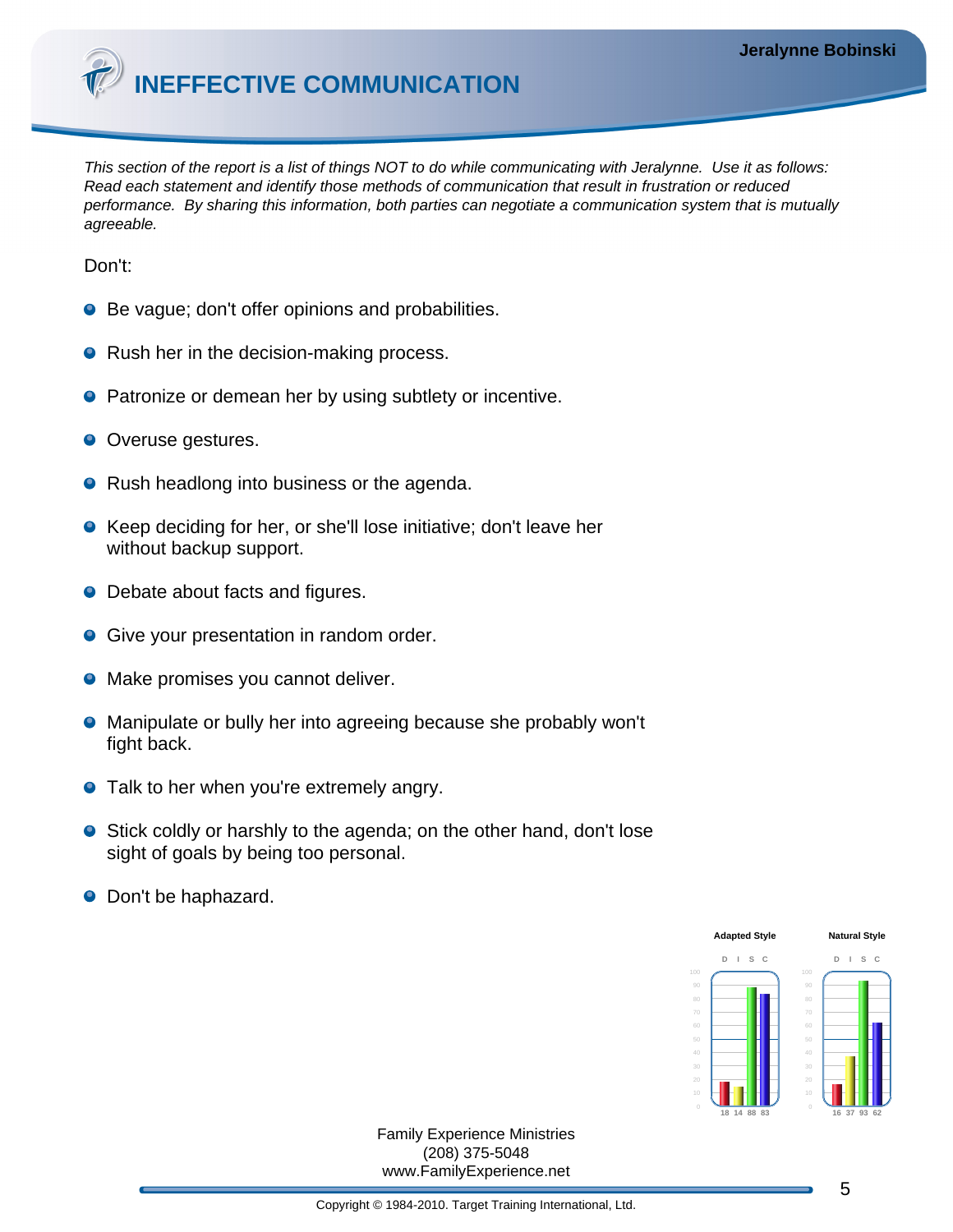

This section gives general information on behavior that Jeralynne deems necessary to be successful on the job. One should read this section and determine if the behavior described is job related. If the behavior is not job-related, Jeralynne does not understand the behavior required to be successful in the job.

- Exhibiting patience and good listening skills.
- **•** Accomplishing tasks without many people contacts.
- Using a proven, procedure-oriented method when implementing change.
- Working in a systematic, non-demonstrative manner.
- Being attentive and dependable with detailed work activities.
- Using a disciplined approach.
- **•** Limited or prepared changes in routine.
- Being precise in the collection of data.
- Diplomatic cooperation in team interaction.
- Gathering data in a logical, systematic way.
- **•** Task focus over people focus.
- Logical solutions.

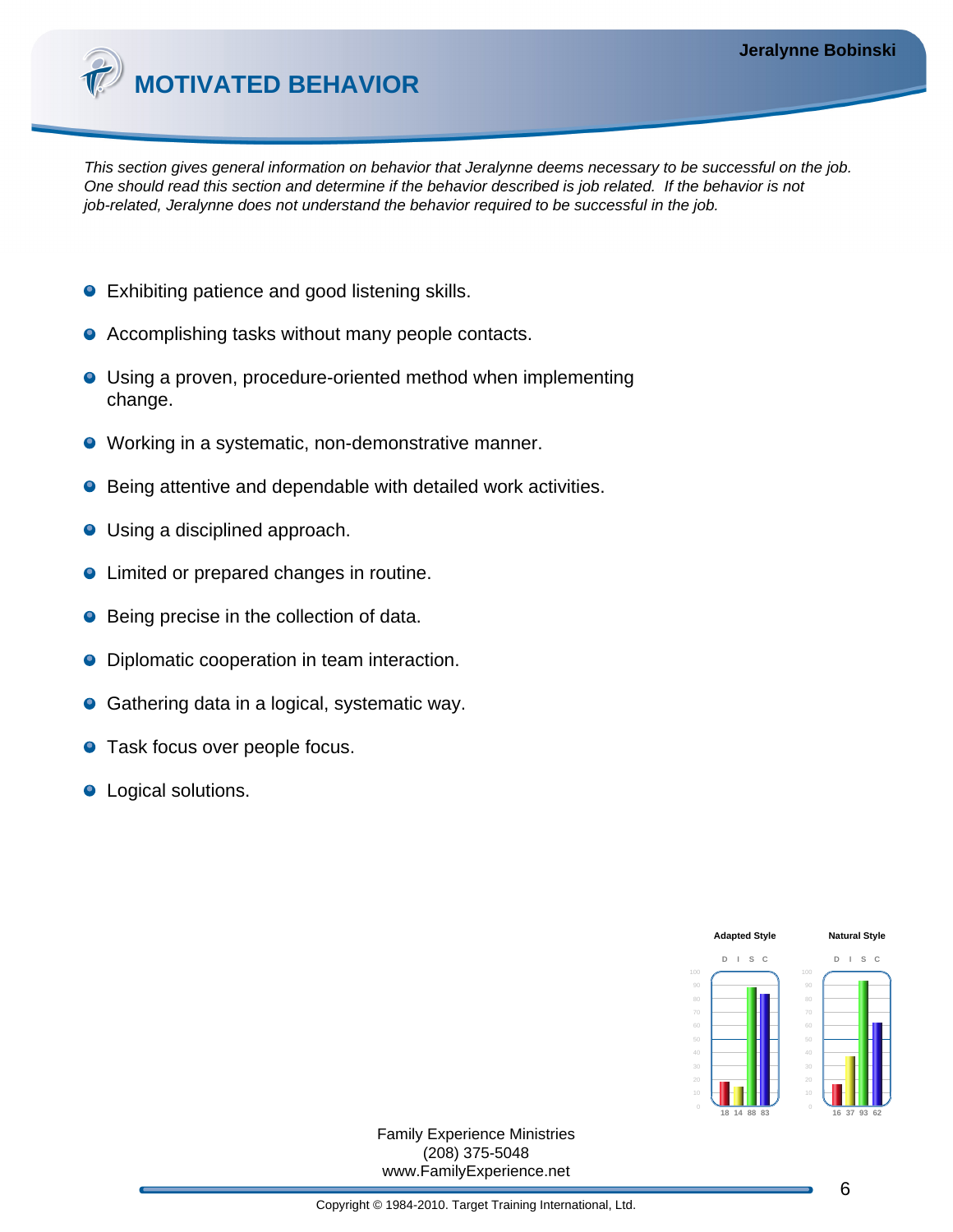

This section of the report was produced by analyzing Jeralynne's wants. People are motivated by the things they want, thus: wants that are satisfied no longer motivate. Analyze each statement produced in this section and highlight those that are present "wants."

Jeralynne wants:

- **•** Time to adjust to change.
- **Objectivity.**
- To be a member of a small team.
- Activities that don't infringe on family life.
- Facts and data for making decisions.
- Constant appreciation, and a feeling of security on the team.
- **•** An environment where she can ask specific questions not just beat around the bush.
- Recognition for loyalty and long service.
- Specific questions not general or open ended.
- **•** Traditional products and procedures.
- An environment where she does not have to show emotions.

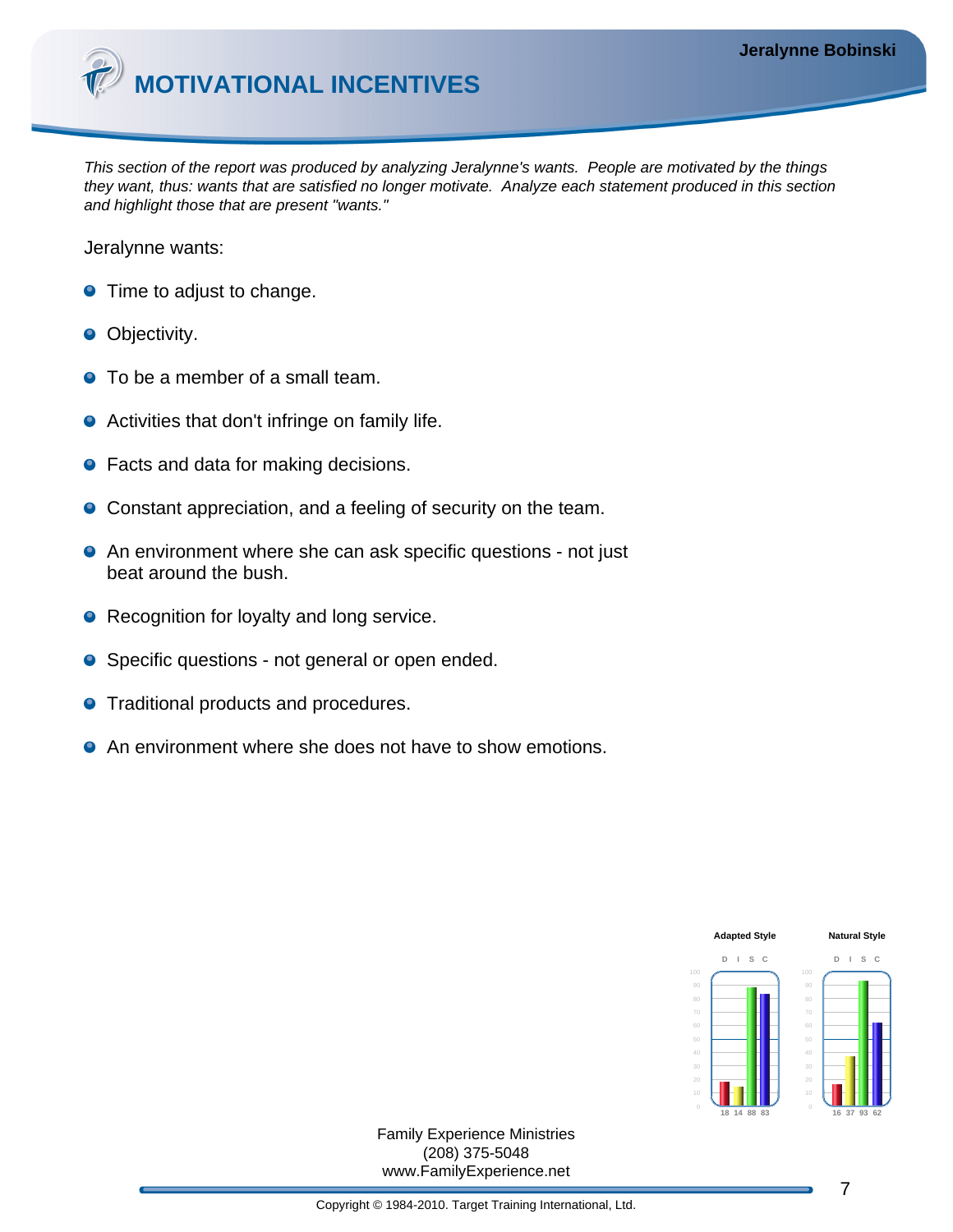

In this section are some needs which must be met in order for Jeralynne to perform at an optimum level. Some needs can be met by herself, while management must provide for others. It is very difficult for a person to enter a motivational environment when that person's basic management needs have not been fulfilled. Jeralynne and her administrator should go over the list and identify 3 or 4 statements that are most important to her. This allows Jeralynne to participate in forming her own personal management plan.

Jeralynne needs:

- Rewards in terms of tangible things, not just flattery and praise.
- **•** To speak up when she knows she is right.
- Short cut methods that don't affect quality of the work.
- Support in the clutch or when pressured for quick results.
- Appreciation from the boss for the "price" paid to perform.
- A program to encourage creativity and self-worth.
- Clear assignments with detailed instructions.
- **•** An administrator who delegates in detail.
- Reassurances that she is doing the job right.
- Conditioning prior to change.
- A feeling of belonging to know how important she is to the team.
- A warm and friendly work environment.

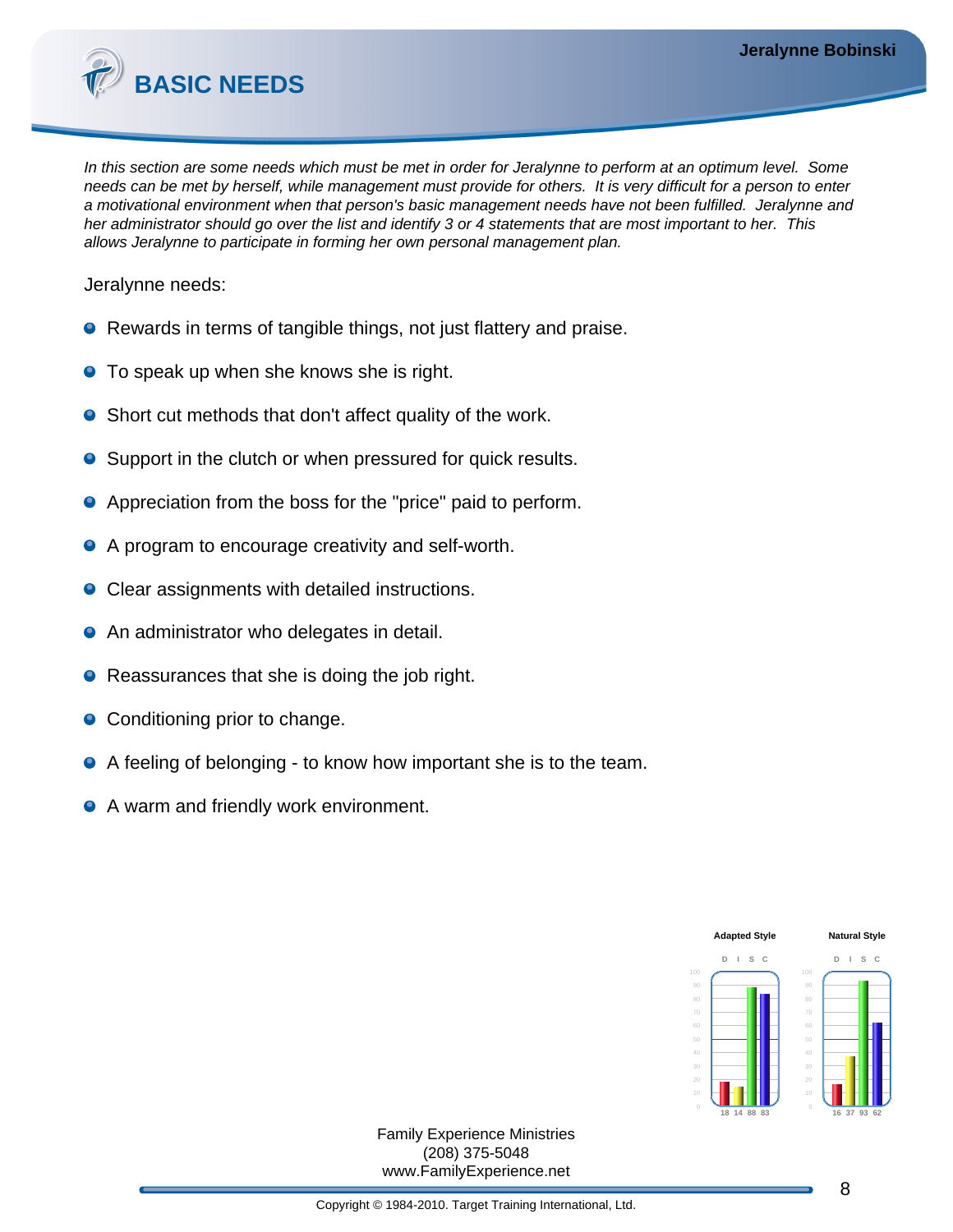**PREFERRED TEACHING ENVIRONMENT**

This section of the report identifies the ideal work environment based on Jeralynne's basic style. People with limited flexibility will find themselves uncomfortable working in any job not described in this section. A person with flexibility uses intelligence to modify their behavior and can be comfortable in many environments. Use this section to identify specific duties and responsibilities that Jeralynne enjoys and also those that create frustration.

- Work place where people seldom get mad.
- Needs personal attention from her administrator and compliments for each assignment well done.
- A stable and predictable environment.
- Jobs for which standards and methods are established.
- Little conflict between people.
- **•** An environment that allows time to change.
- Assignments that can be completed one at a time.

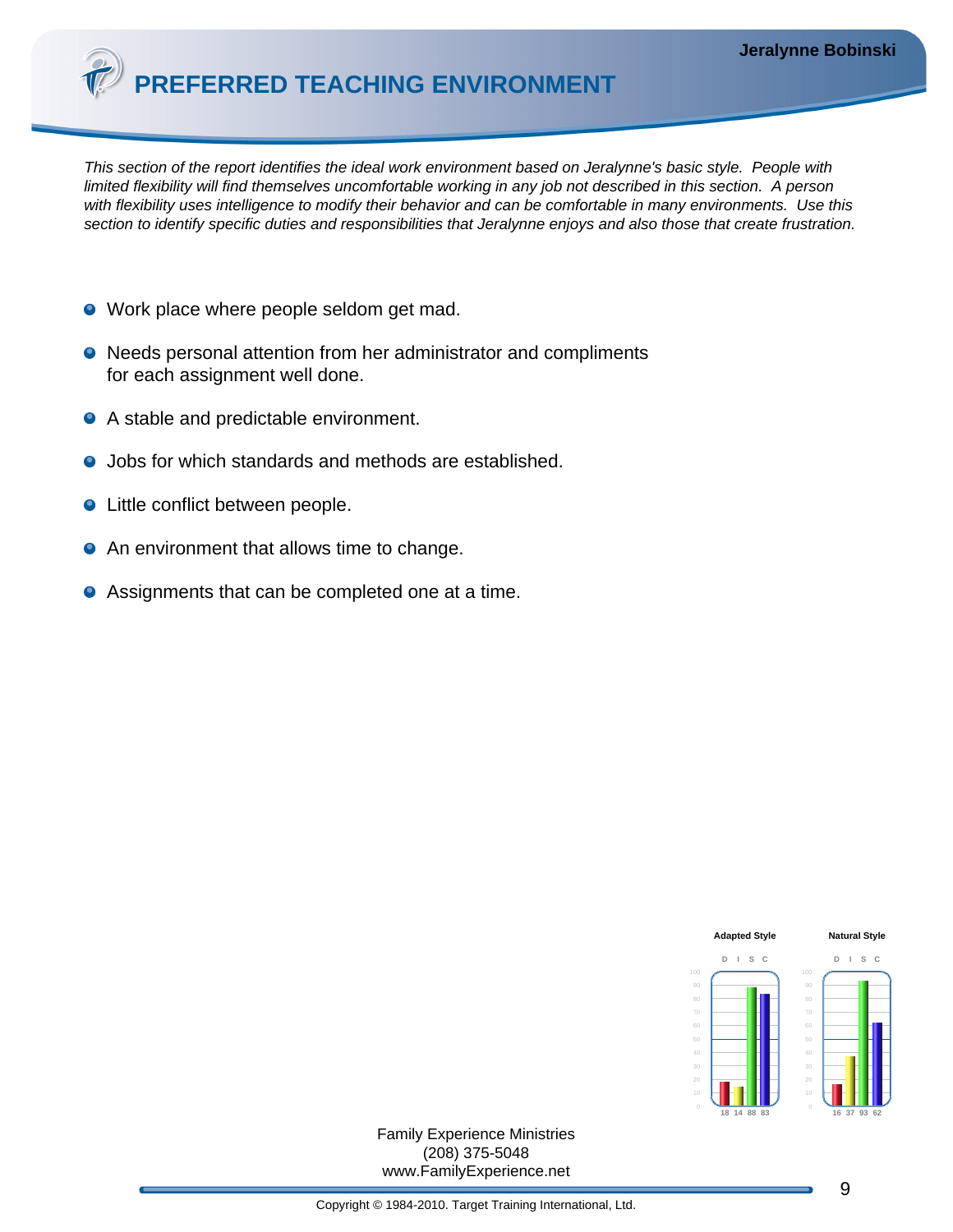

Your behavioral work style may or may not be compatible with job demands. Each teacher brings his/her own strengths and weaknesses to the job. This section allows you to analyze your strengths and weaknesses. Read and share these statements. Develop a plan to minimize your weaknesses. Remember, a strength can become a weakness if it is overextended.

- **STRENGTH Remains calm during conflict a team player.** WEAKNESS - May give others a false sense of compliance because she fights passively.
- **O** STRENGTH Good listener. WEAKNESS May be possessive of information.
- STRENGTH Will work for a cause and a leader. WEAKNESS -May procrastinate on decisions when in the leadership role.
- **STRENGTH Predictable and reliable. WEAKNESS May be** inflexible and resist change.
- **STRENGTH Stable and persistent. WEAKNESS Be relaxed** and contented with things the way they are.
- **O** STRENGTH Task oriented. WEAKNESS May bury herself in the task and fail to deal with student problems in a timely fashion.
- STRENGTH Loyal and patient. WEAKNESS May not project a sense of urgency.

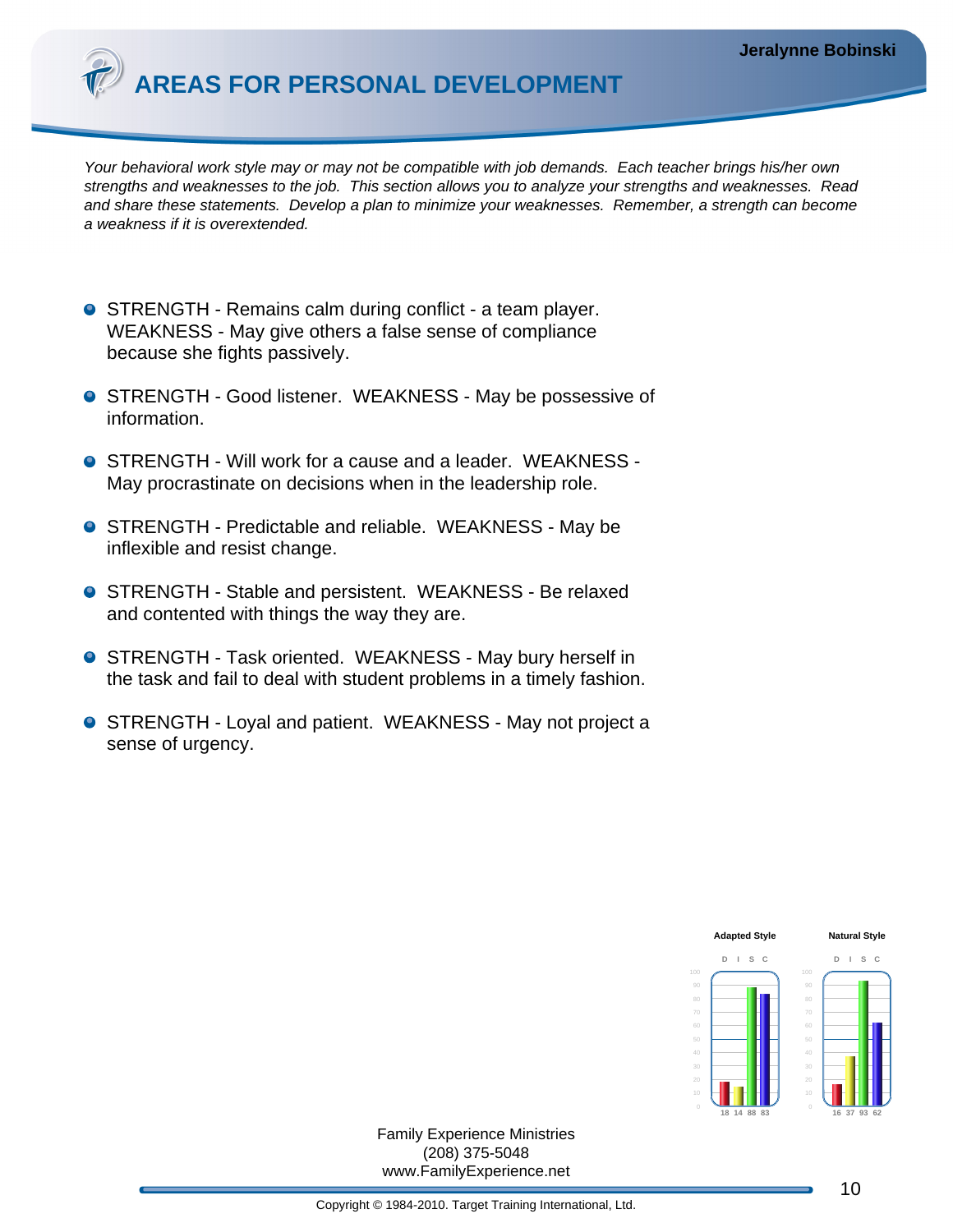

A person's behavior and feelings may be quickly telegraphed to others. This section provides additional information on Jeralynne's self-perception and how, under certain conditions, others may perceive her behavior. Understanding this section will empower Jeralynne to project the image that will allow her to control the situation.

## **"See Yourself As Others See You"**

# **SELF-PERCEPTION**

Jeralynne usually sees herself as being:

Considerate Thoughtful Good-Natured Dependable Team player Good listener

## **OTHERS' PERCEPTION**

Under moderate pressure, tension, stress or fatigue, others may see her as being:

Nondemonstrative Hesitant Unconcerned Inflexible

And, under extreme pressure, stress or fatigue, others may see her as being:

Possessive Stubborn Detached **Insensitive** 

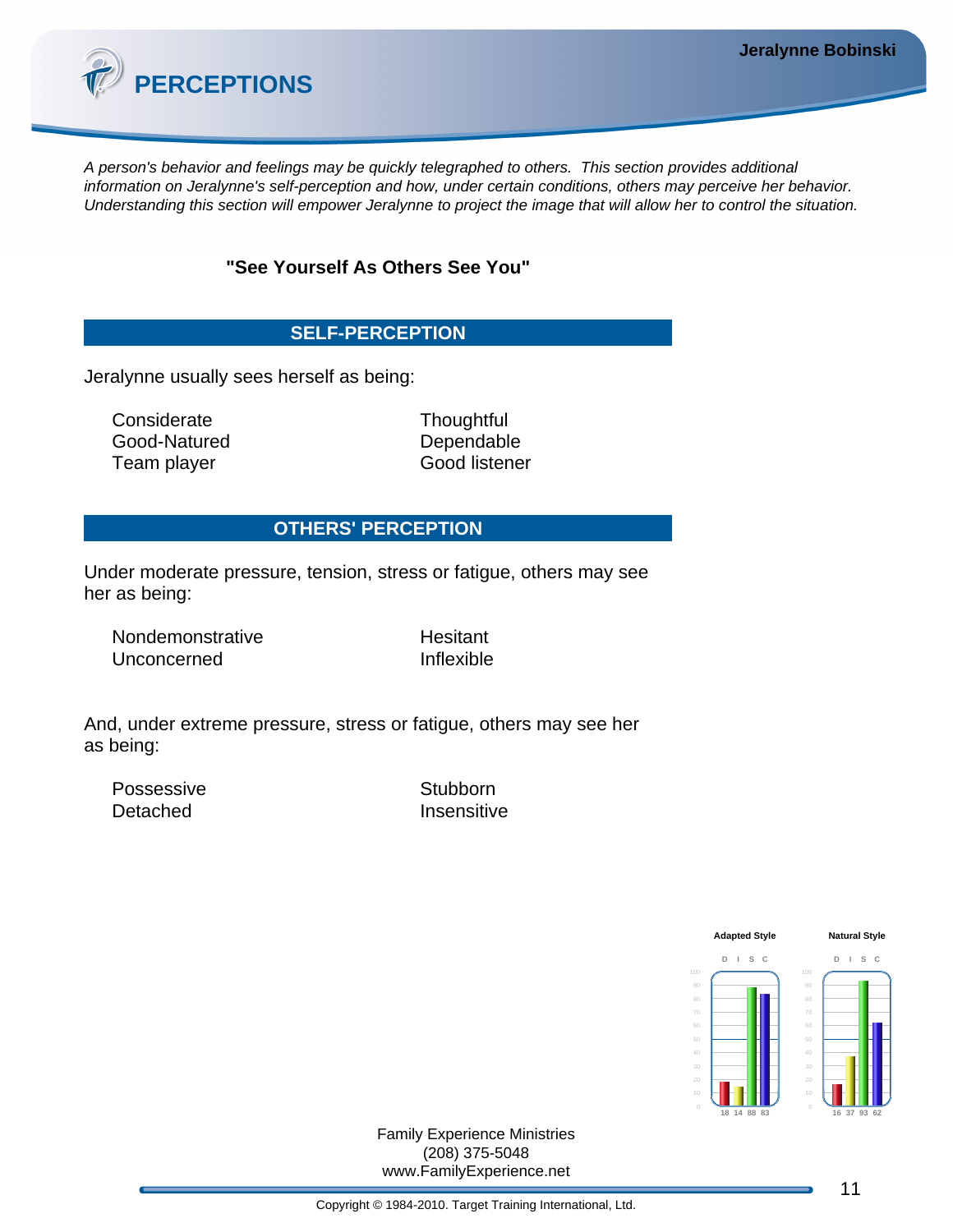

Since students are different, the needs they have, and that must be met, are also different. The information in this section will help you identify different types of students and provide you with the strategies to meet their needs.

"Improving Your Interactive Flexibility"

When interacting with a student who has the following characteristics:

- Fast-paced speech
- **Gives a strong first impression**
- **O** Impatient
- **O** Direct
- **•** Tries to control the situation

Factors that will improve learning:

- **•** Flatter their ego.
- **O** Stress new subject matter, or new ways to study.
- Speak with confidence.
- Make them the "team leader" when possible.
- **•** Break big assignments into smaller units.
- Help them set goals that are challenging.

Factors that will create tension:

- **•** Assigning irrelevant or excessive repetitive work.
- Reacting slowly to their questions.

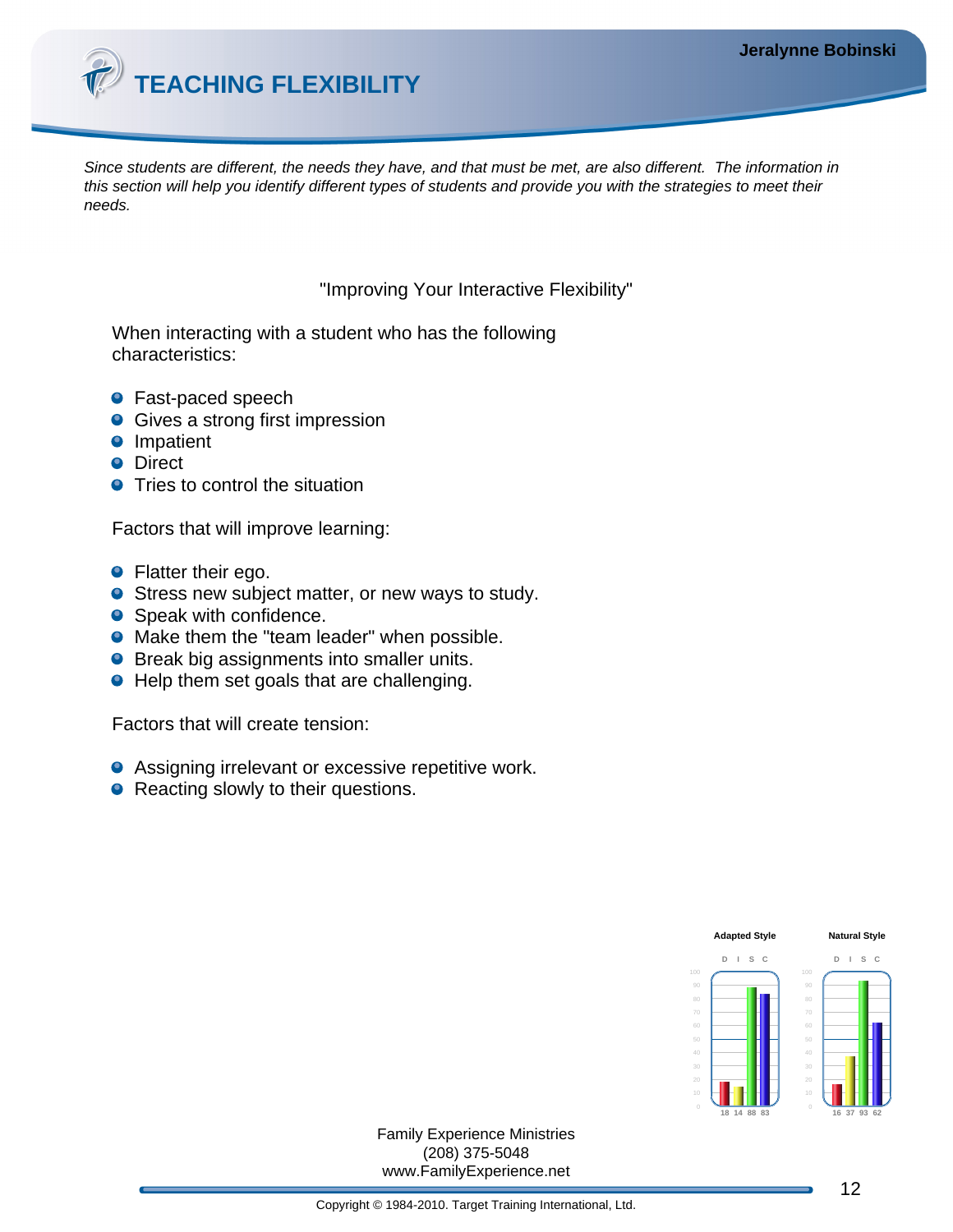

#### "Improving Your Interactive Flexibility"

When interacting with a student who has the following characteristics:

- **•** Friendly and talkative
- **O** Impulsive
- **O** Uses many hand gestures when speaking
- **Gets emotional**
- $\bullet$  Imprecise about the use of time

Factors that will improve learning:

- Be flexible with your time schedule.
- Allow time for them to talk.
- Let them know you enjoy them as students.
- Be informal whenever possible.
- Be prepared for them to be emotional.

Factors that will create tension:

- Withholding information.
- Isolating them from the group.

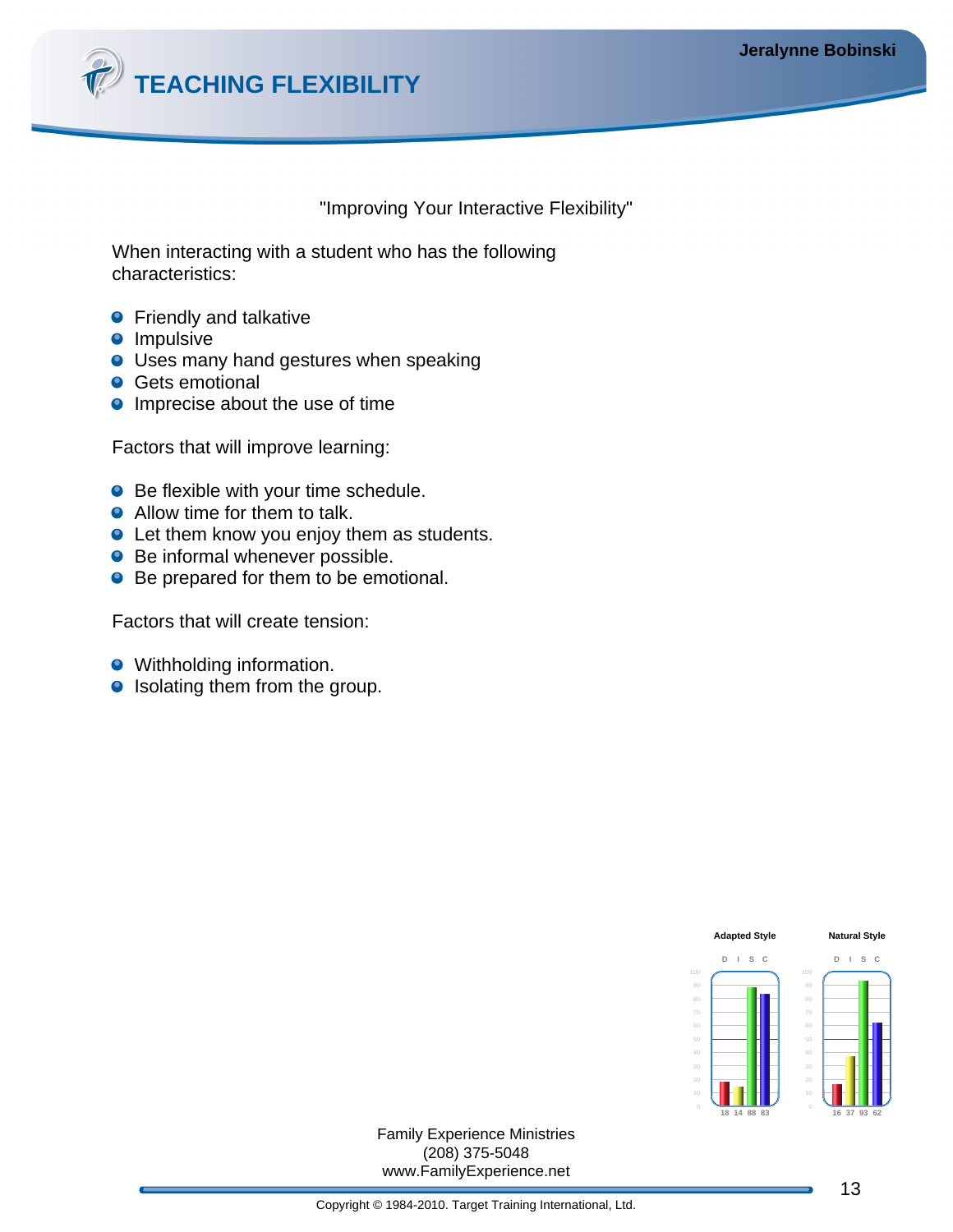

## "Improving Your Interactive Flexibility"

When interacting with a student who has the following characteristics:

- **•** Patient
- **•** Easy going
- Uses an unemotional tone of voice
- **O** Reserved
- Deliberate methodical

Factors that will improve learning:

- **•** Maintain a friendly environment.
- **Present information in a systematic fashion.**
- Give reasons for change, and give them time to adjust.
- Help them set realistic goals.
- Show sincere appreciation.
- Allow them to communicate in a conflict-free environment.
- **Encourage them to do new things.**

Factors that will create tension:

- Not demonstrating personal attention.
- **•** Assignments without sufficient instructions.

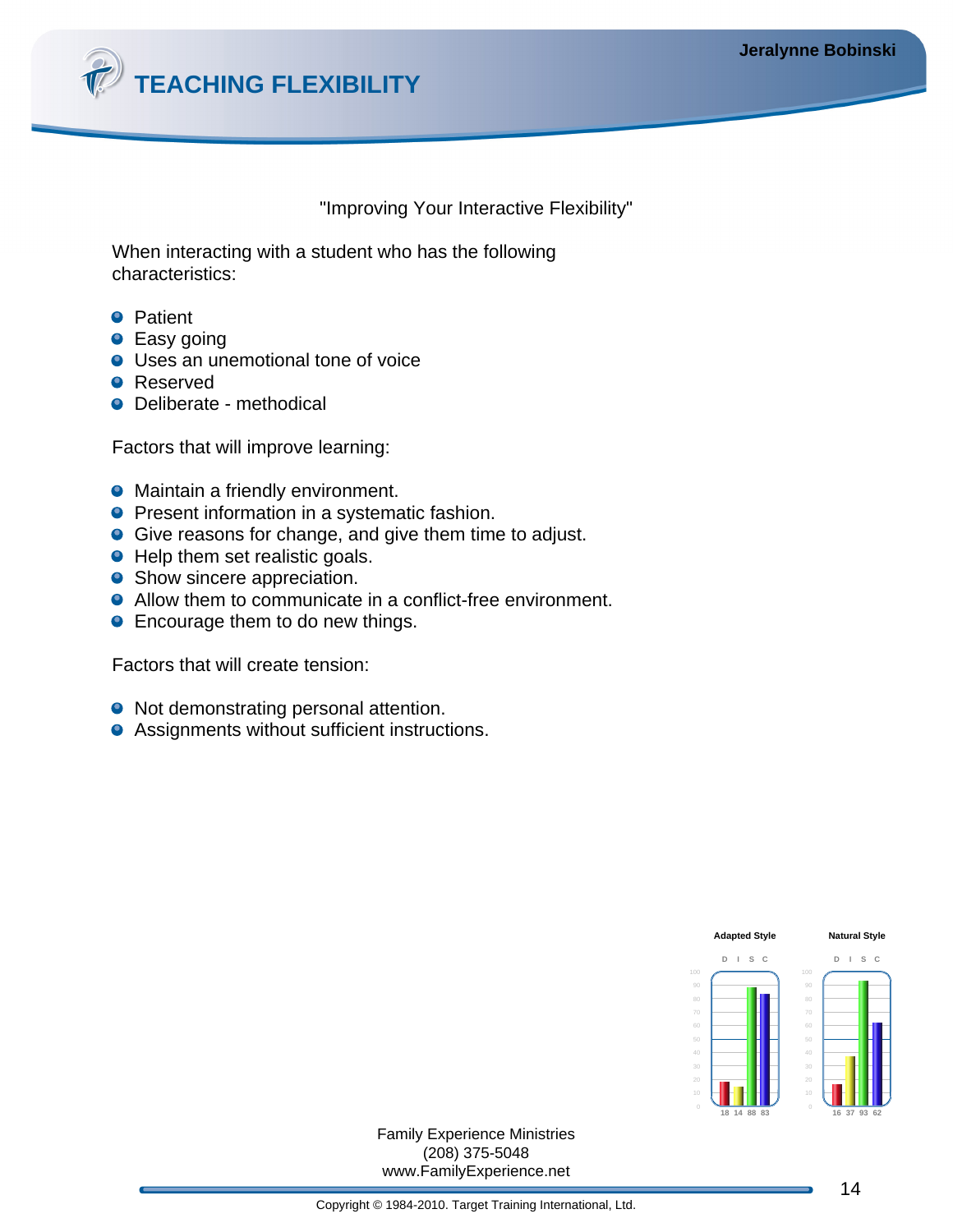

#### "Improving Your Interactive Flexibility"

When interacting with a student who has the following characteristics:

- **•** Speaks slowly
- Asks questions about facts and data
- Deliberate in actions
- **O** Uses few gestures
- **•** Skeptical
- **•** Suspicious

Factors that will improve learning:

- Stress logical approaches.
- Be diplomatic and courteous.
- **•** Provide assurances of correct decisions.
- **•** Provide a formal environment for studying.
- **Give clear, concise directions or assignments.**
- **•** Praise their attempts in new endeavors.

Factors that will create tension:

- **•** Changing rules after they have been established.
- **•** Standing too close when you are talking to them.

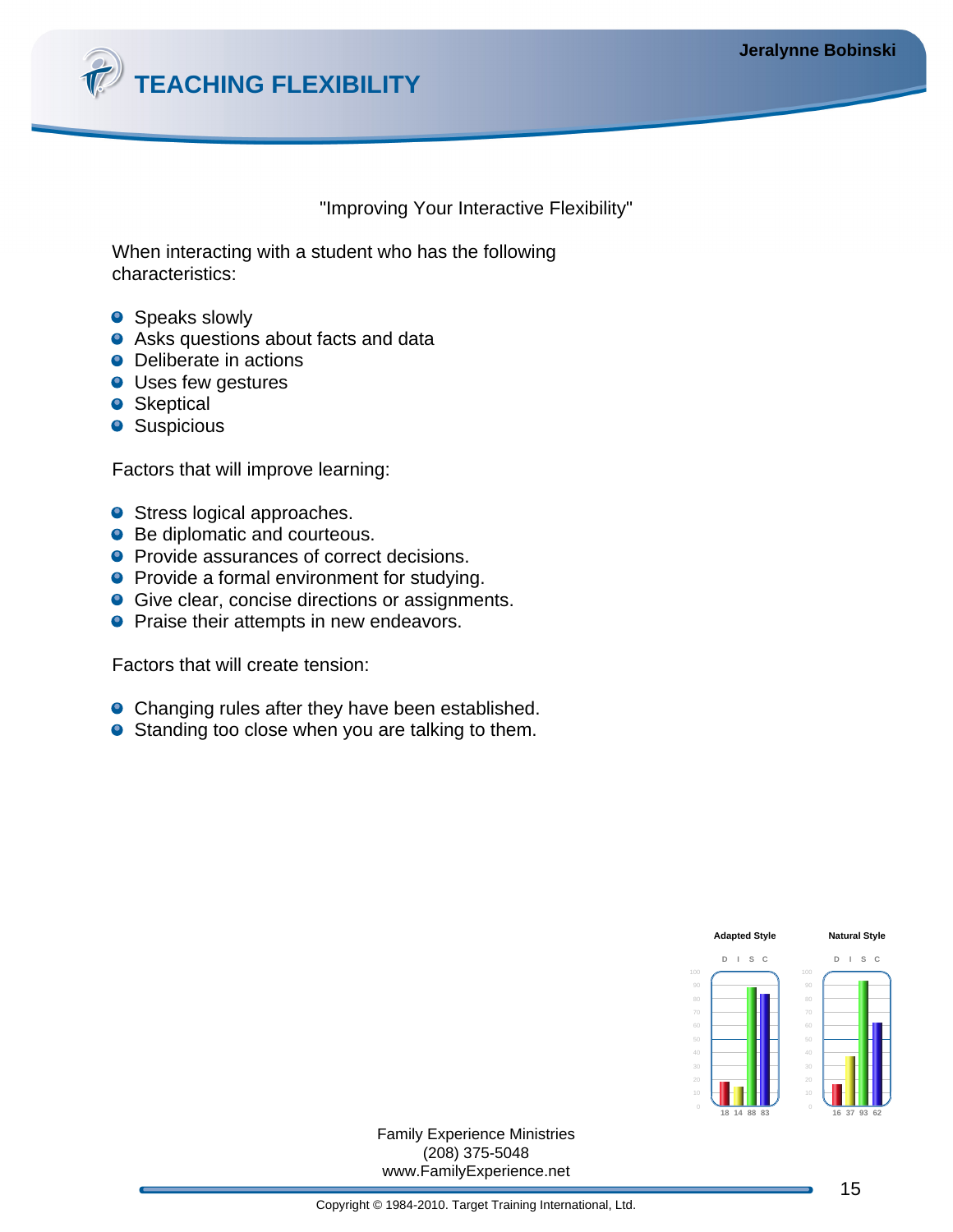











Norm 2014 R4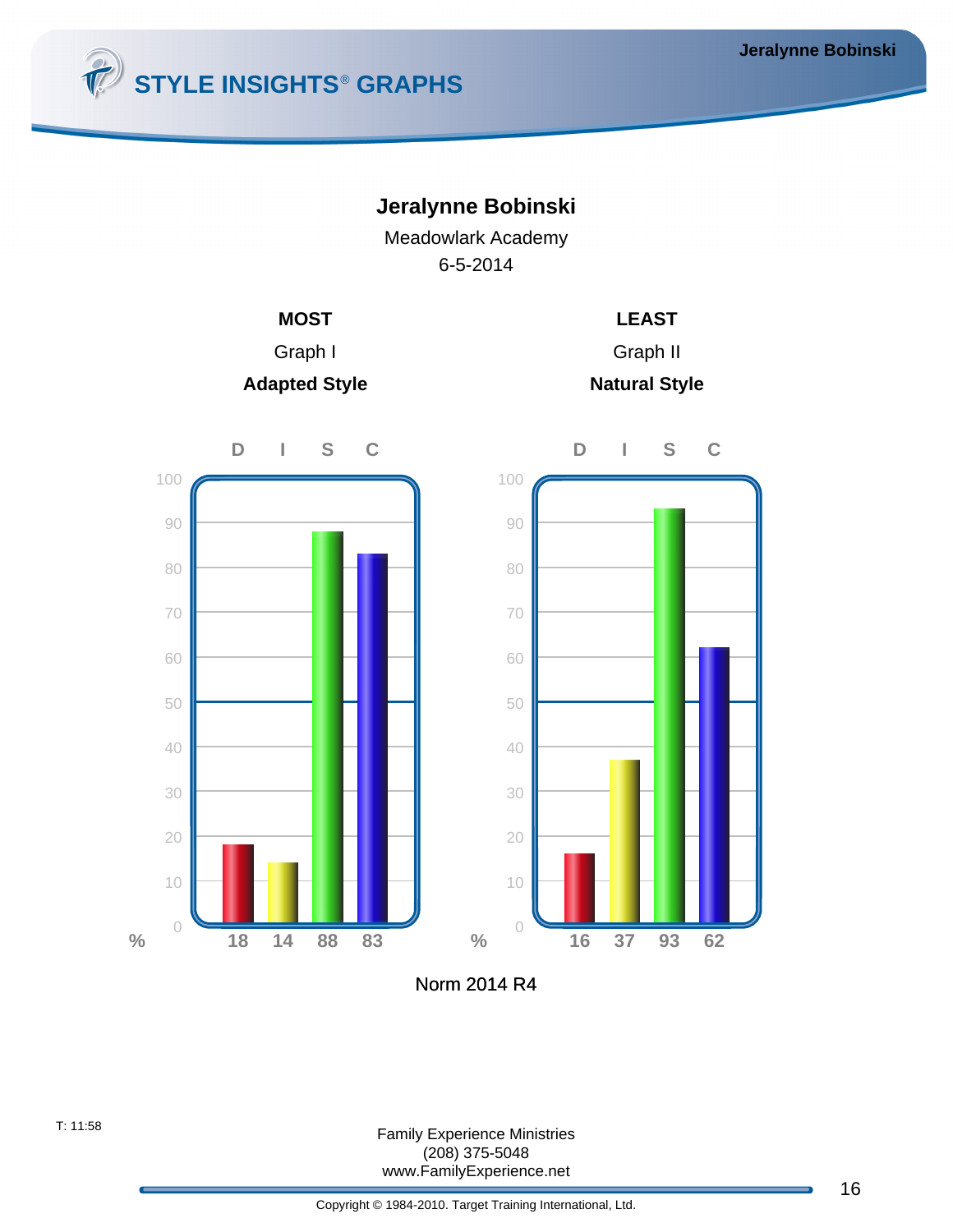

The Success Insights® Wheel is a powerful tool popularized in Europe. In addition to the text you have received about your behavioral style, the Wheel adds a visual representation that allows you to:

- View your natural behavioral style (circle).
- View your adapted behavioral style (star).
- Note the degree you are adapting your behavior.
- **If you filled out the Work Environment Analysis, view the relationship of your behavior to** your job.

Notice on the next page that your Natural style (circle) and your Adapted style (star) are plotted on the Wheel. If they are plotted in different boxes, then you are adapting your behavior. The further the two plotting points are from each other, the more you are adapting your behavior.

If you are part of a group or team who also took the behavioral assessment, it would be advantageous to get together, using each person's Wheel, and make a master Wheel that contains each person's Natural and Adapted style. This allows you to quickly see where conflict can occur. You will also be able to identify where communication, understanding and appreciation can be increased.